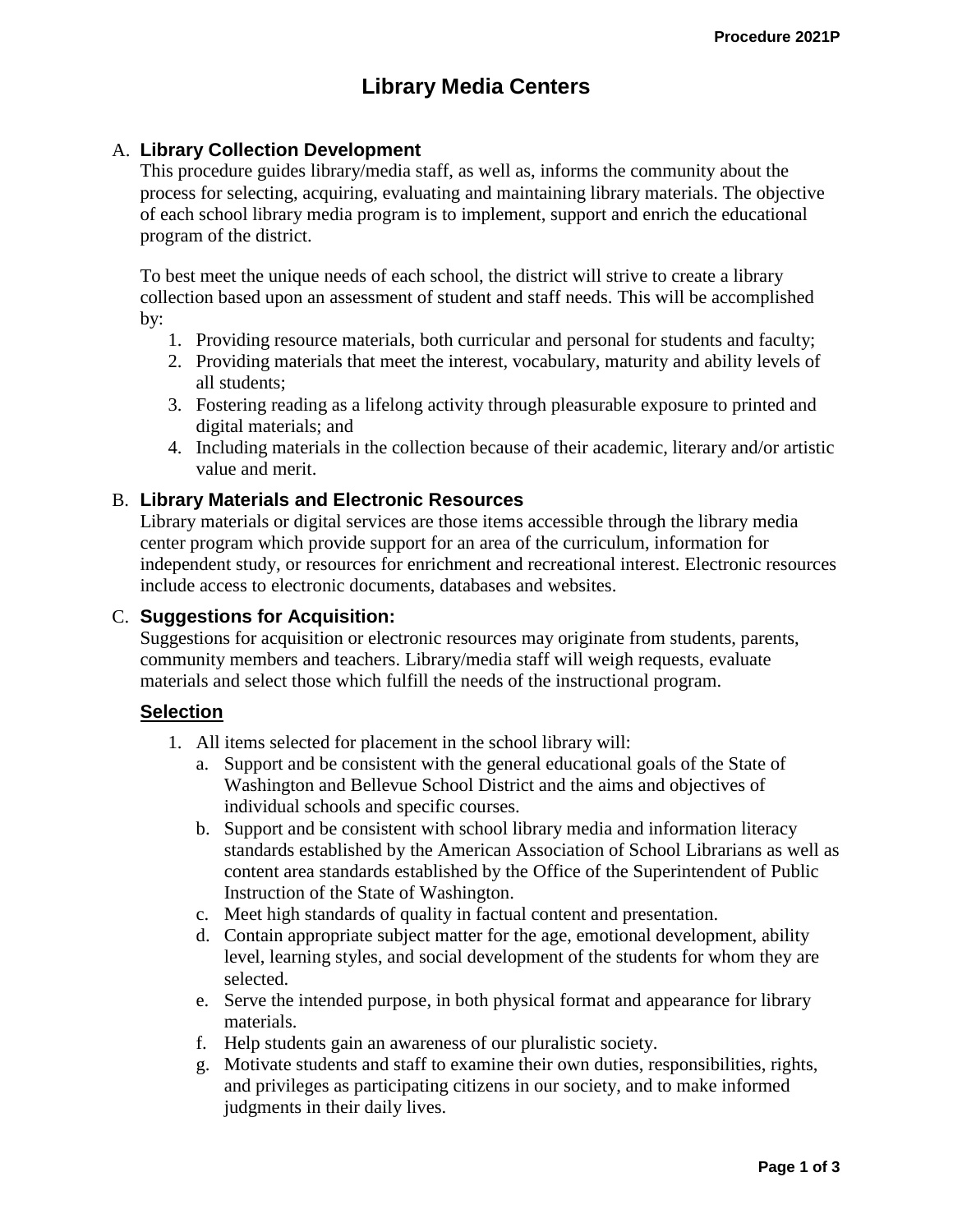- h. Withstand scrutiny based on their strengths rather than rejected for their weakness.
- i. Clarify historical and contemporary forces by presenting and analyzing intergroup tension and conflict objectively, placing emphasis on recognizing and understanding social and economic problems.

# D. **Gifts/Donations**

Materials donated to the school library will be accepted or declined in accordance with the criteria applied to the purchase of materials.

# E. **Collection Assessment**

De-selection (weeding) of outdated and damaged materials is a natural part of the library's life cycle and maintenance of the quality and integrity of the collection. Library/media staff will evaluate the library collection on a continuing basis in order to assure that the collection meets the mission statement and goals of the Bellevue School District.

#### F. **Considerations for De-selection**

- 1. Currency The subject matter is out of date or no longer relevant to the instructional program;
- 2. Physical Condition Item is worn, soiled, missing pages, antiquated in appearance or unattractive;
- 3. Not circulating for a reasonable amount of time;
- 4. Superseded by newer editions;
- 5. Perpetuates cultural, ethnic, or sexual stereotypes;
- 6. Inappropriate reading level; or
- 7. Unneeded duplication of materials.

## G. **Request for Reconsideration of Library Media Materials**

When a concern is expressed about library resources, the Teacher-Librarian will consider both the citizen's right to express an opinion and the principles of intellectual freedom. If there is not a Teacher-Librarian on staff at a school, the principal will hear the complaint.

1. Informal Reconsideration

Persons wishing to make a complaint regarding library resources will be asked to direct their complaint to the Teacher-Librarian. The Teacher-Librarian will attempt to resolve the issue informally by:

- a. Discussing the request with the complainant and listening carefully to the concerns expressed;
- b. Explaining why the material was selected, and how its inclusion in the collection was guided by the district collection development policy/procedure; and
- c. Share review sources for the item in question
- d. If the informal process does not resolve the matter, the complainant may submit a formal request for reconsideration of Library resources. Library materials in question will remain in the collection until the process is completed and a final decision is made
- 2. Formal Reconsideration

The building principal will be informed whenever a citizen asks for a *Request for Reconsideration of Instructional Materials* form. Procedure 2020P, Exhibit B.

The Request for Reconsideration of Materials form, together with a copy of the challenged materials process will be furnished to the complainant by the principal.